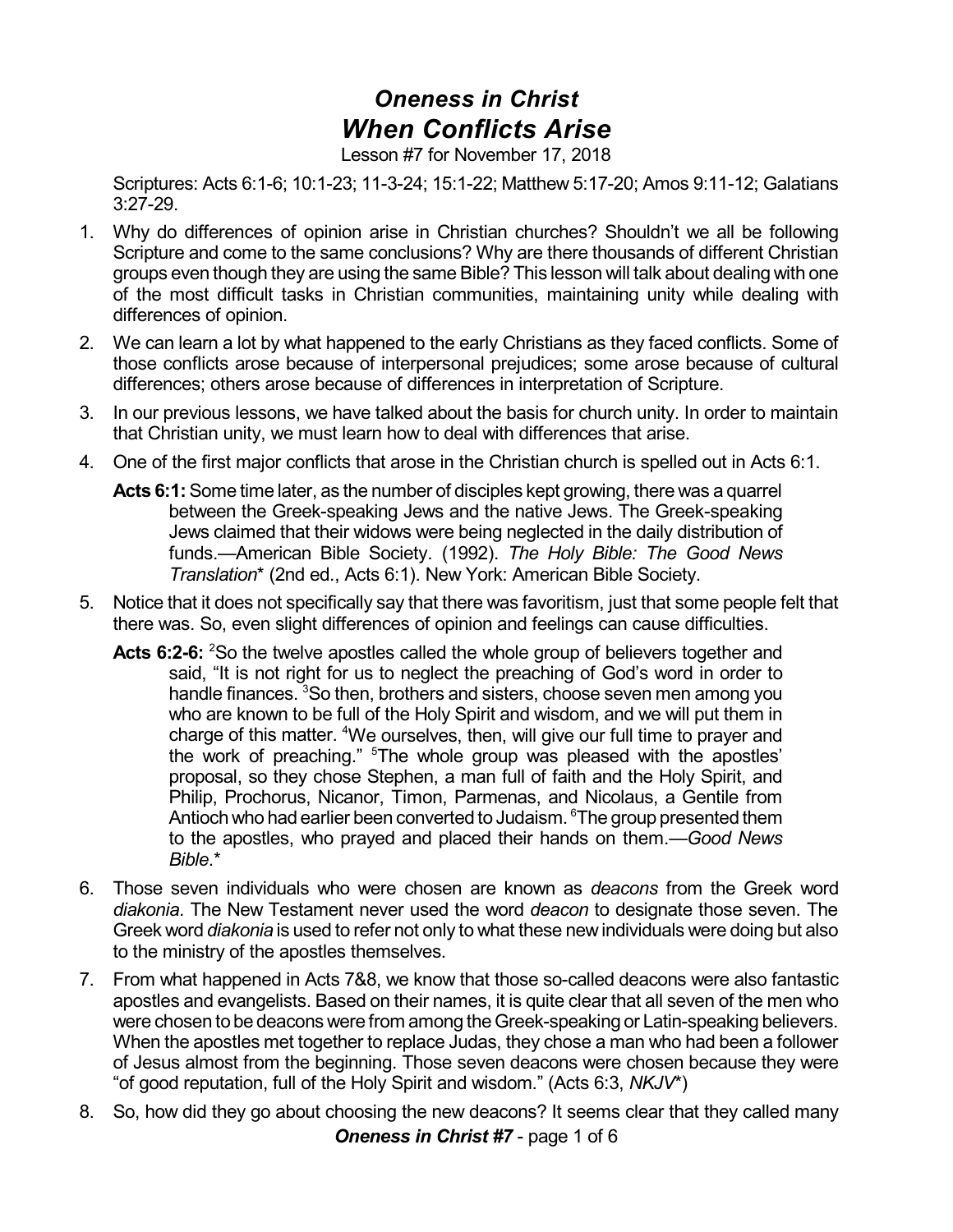of the believers together so that all could share in the decision-making.

- 9. The next major crisis that occurred was actually brought on by actions of the Holy Spirit Himself. Read Acts 10:1-23. This is the familiar story of Peter staying with Simon the Tanner in Joppa, seeing the vision of a sheet coming down with those wild animals in it, and being told to arise and eat. Peter, of course, refused. That sheet came down and the command was repeated three times. He still refused. A little later when he went downstairs, there were three men waiting outside to speak to him. Cornelius, a Roman centurion, had received a vision and had seen an angel from God telling him to send those men from Caesarea to Joppa to call for a man named Simon Peter.
- 10. Peter felt comfortable inviting the three men to stay overnight with them. Did he consult with Simon the Tanner before he extended that invitation? In any case, by the next morning, they were ready to start on their way back to Caesarea. Peter knew that when he got back to Jerusalem, there would be many questions about his behavior. So, he invited six believers from Joppa to go with them to observe everything that happened. (Acts 10:23,45; 11:12) He took six because in court, the testimony of six witnesses confirmed a fact.
- 11. We know that during the first decade or so of the growth of the Christian church, almost all of the converts were Jewish. To convince those Jews that the gospel needed to be spread also to Gentiles was a major challenge.
- 12. But, Jesus Himself had made it clear that the gospel was supposed to go to everyone.
	- **Matthew 5:17-20**: <sup>17</sup> "Do not think that I have come to do away with the Law of Moses and the teachings of the prophets. I have not come to do away with them, but to make their teachings come true. <sup>18</sup>Remember that as long as heaven and earth last, not the least point nor the smallest detail of the Lawwill be done away with—not until the end of all things. <sup>19</sup>So then, *whoever* disobeys even the least important of the commandments and teaches others to do the same, will be least in the Kingdom of heaven. On the other hand, *whoever* obeys the Law and teaches others to do the same, will be great in the Kingdom of heaven. <sup>20</sup>I tell you, then, that you will be able to enter the Kingdom of heaven only if you are more faithful than the teachers of the Law and the Pharisees in doing what God requires."—*Good News Bible*.\* [Italic type is added.]

Also consider what Jesus said as recorded in Matthew 28:18-20.

- 13. When Peter arrived at the home of Cornelius, Cornelius had prepared for his arrival by inviting family members and friends. It was a large gathering at his home. Cornelius fell down before Peter as if to worship him, and Peter hastened to tell him to stand up. Try to imagine the irony of that scene. Peter was a humble Jewish fisherman; the Roman centurion, in charge of many Roman soldiers from the Roman Empire, was bowing down to him!
- 14. After some formalities, Peter was invited into the home and he began to speak to those Gentile inquirers. He reviewed a lot of history, some of which they probably were already familiar; and then, before he finished speaking, he was interrupted by the outpouring of the Holy Spirit on those present.
	- Acts 10:44-48: <sup>44</sup> While Peter was still speaking, the Holy Spirit came down on all those who were listening to his message. <sup>45</sup>The Jewish believers who had come from Joppa with Peter were amazed that God had poured out his gift of the Holy Spirit on the Gentiles also. <sup>46</sup>For they heard them speaking in strange tongues and praising God's greatness. Peter spoke up: <sup>47</sup> These people have received the Holy Spirit, just as we also did. Can anyone, then, stop them from being

## *Oneness in Christ #7* - page 2 of 6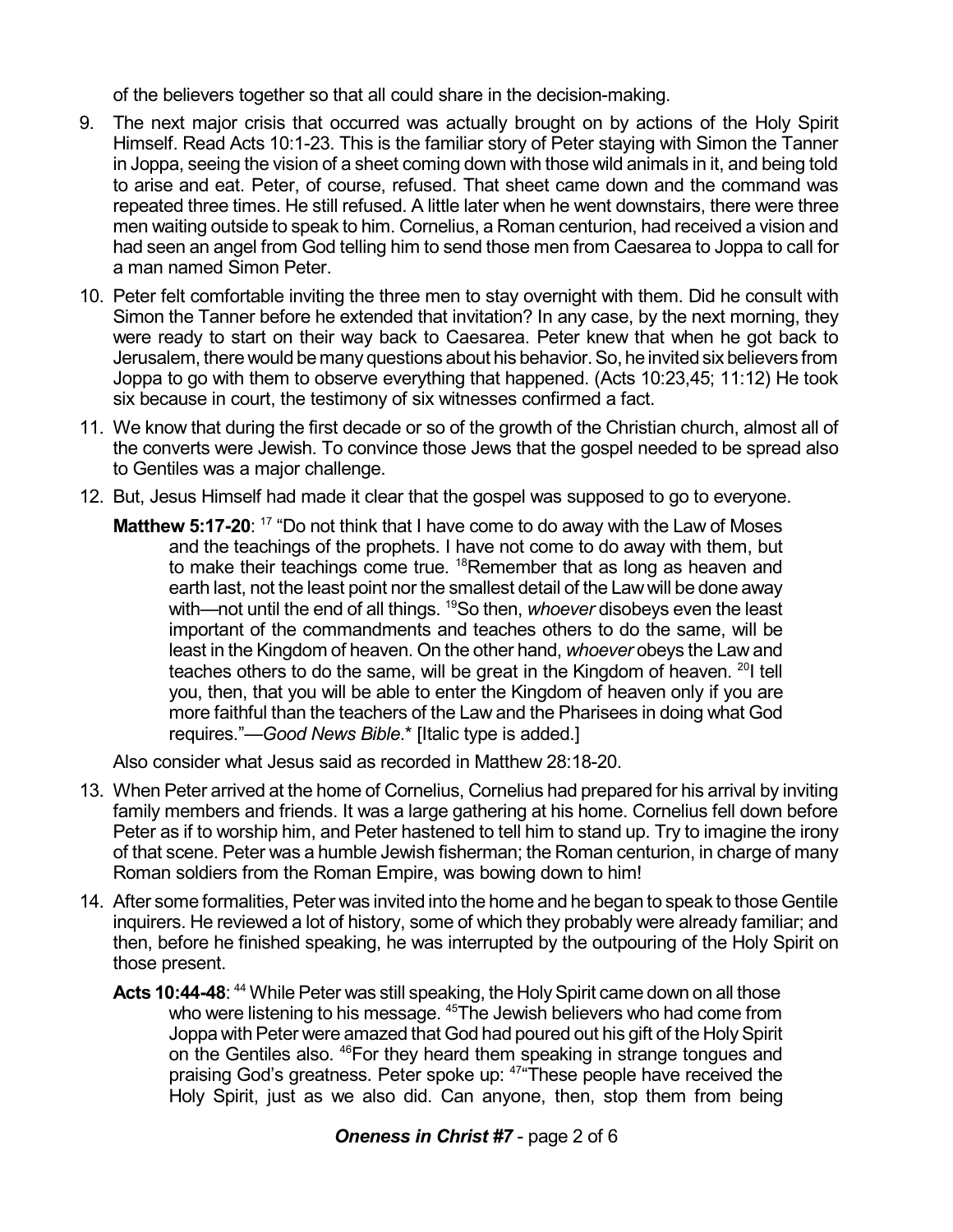baptized with water?" <sup>48</sup>So he ordered them to be baptized in the name of Jesus Christ. Then they asked him to stay with them for a few days.—*Good News Bible*.\*

- 15. As you can imagine, reports of what had happened quickly reached Jerusalem. As soon as Peter got back to Jerusalem, he was called in for questioning by the church leaders.
- 16. After reporting the details of the story, he came to this conclusion:
	- **Acts 11:12-18**: **12 "TheSpirit told me to go with them without hesitation. These six fellow-believersfromJoppaaccompaniedmetoCaesarea, andweallwent into the house of Cornelius.** <sup>13</sup>He told us how he had seen an angel standing in his house, who said to him, 'Send someone to Joppa for a man whose full name is Simon Peter. <sup>14</sup>He will speak words to you by which you and all your family will be saved.' <sup>15</sup>And when I began to speak, the Holy Spirit came down on them just as on us at the beginning. <sup>16</sup>Then I remembered what the Lord had said: 'John baptized with water, but you will be baptized with the Holy Spirit.' **<sup>17</sup>It is clear that God gave those Gentiles the same gift that he gave us when we believed in the Lord Jesus Christ; who was I, then, to try to stop God!"**

**<sup>18</sup> When they heard this, they stopped their criticism and praised God, saying, "Then God has given to the Gentiles also the opportunity to repent and live!"**—*Good News Bible*\* (Acts 11:12-18). [Bold type is added.]

17. Peter told them specifically that the Spirit directed him to go with those men who had come from Cornelius. How did the Holy Spirit communicate that message? (See Acts 10:20.) Do you think the people in the house of Cornelius received the ability to speak in any language wherever they went as they were trying to spread the gospel just as did the first apostles at Pentecost? Ellen White goes on to say that, thenceforth, Cornelius and his family were messengers for the gospel.

> The conversion of Cornelius and his household was but the first fruits of a harvest to be gathered in. From this household a wide-spread work of grace was carried on in that heathen city.—Ellen G. White, *The Acts of the Apostles*\* 139.3.

- 18. What was the next major step in this process of getting the gospel to the Gentiles?
	- Acts 11:19-24: <sup>19</sup> Some of the believers who were scattered by the persecution which took place when Stephen was killed went as far as Phoenicia, Cyprus, and Antioch, **telling the message to Jews only**. **<sup>20</sup>But other believers, who were from Cyprus and Cyrene [Libya], went to Antioch and proclaimed the message to Gentiles also, telling them the Good News about the Lord Jesus.** <sup>21</sup>The Lord's power was with them, and a great number of people believed and turned to the Lord.

 $22$  The news about this reached the church in Jerusalem, so they sent Barnabas to Antioch.  $^{23}\!$ When he arrived and saw how God had blessed the people, he was glad and urged them all to be faithful and true to the Lord with all their hearts.  $24$ Barnabas was a good man, full of the Holy Spirit and faith, and many people were brought to the Lord.—*Good News Bible*.\* [Bold type and content in brackets are added.]

19. Do you suppose that some of the people from Jerusalem were hoping that conversions like that of Cornelius–who was already a follower of the Jewish religion–would be a one-time event? When Barnabas realized what was happening, he called for Paul from Tarsus to help.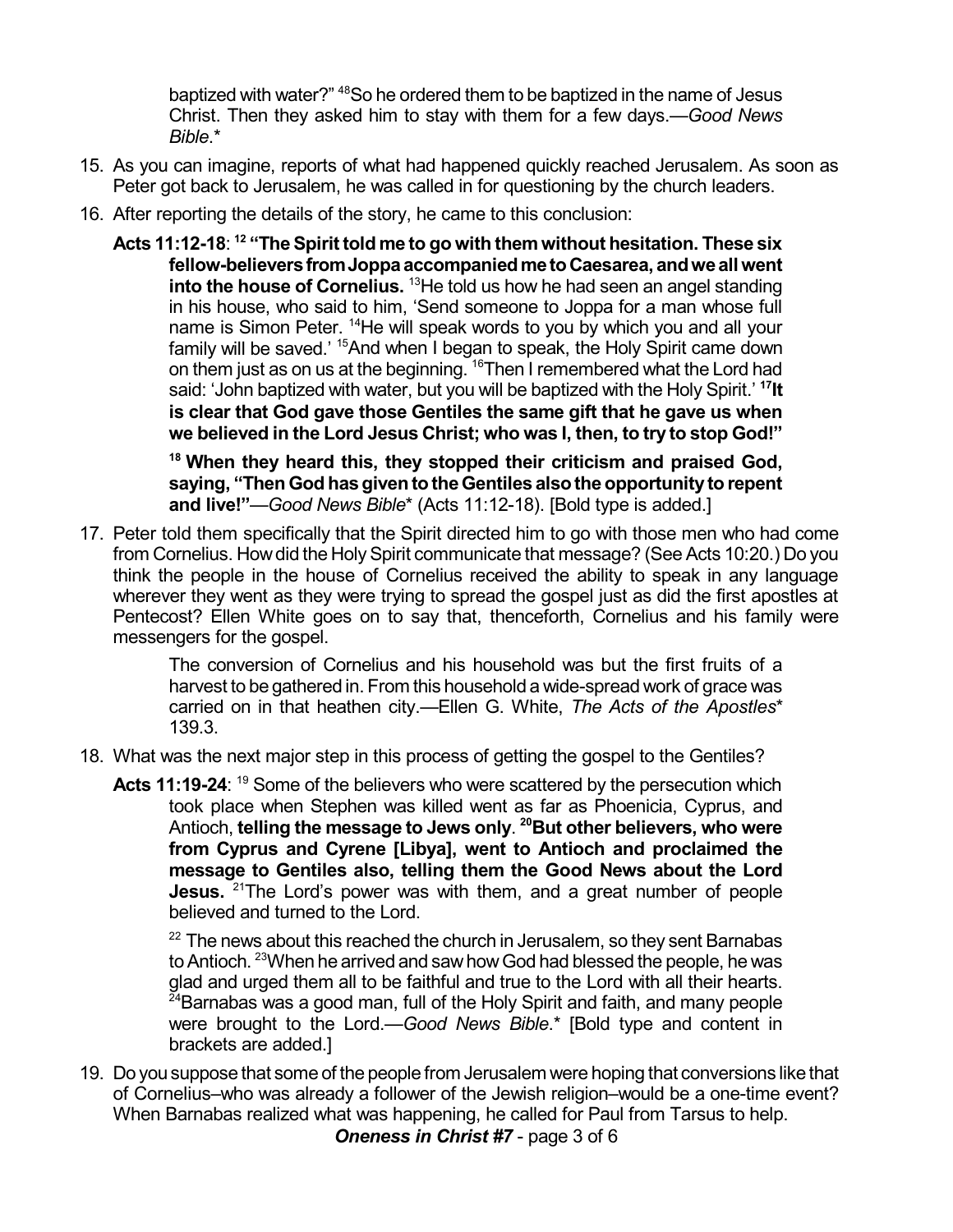- 20. Read Acts 8:1. After the death of Stephen, an intense persecution of Christians began in and around Jerusalem. Believers were scattered to Samaria, Phoenicia, Cyprus, and Antioch, and, no doubt, other places as well. And wherever they went, they carried the gospel with them. It is interesting to note that we do not know even the names of the people who went from Cyprus and Cyrene–which is in present-day Libya–to Antioch and began spreading the gospel freely and openly to Gentiles as well as to Jews.
- 21. Are there some cultural, linguistic, or ethnic barriers that keep us from spreading the gospel? Do even things like the style of worship cause divisions in our church?
- 22. After a year or so of evangelism in Antioch by Paul and Barnabas and with all those others who were working along side of them, the Holy Spirit told those people to set aside Paul and Barnabas to go forth on a missionary journey. They traveled first to Cyprus and then into Pamphylia and then into Asia Minor–present-day Turkey. On that journey, which lasted for about two years, Paul was stoned and left for dead at Lystra. But, when they returned to Antioch, the news of the successes they had had on that journey inspired the people.
- 23. But, it also raised some real disputes pitting Paul and Barnabas against some of the other Jewish believers who were saying: "You cannot be saved unless you are circumcised as the law of Moses requires." See Acts 15:1-2.
- 24. About that same time, Peter went to Antioch. Having had that experience with Cornelius, he felt comfortable, at first, mingling with the Gentiles and eating with them. But, when some Jewish believers from Jerusalem arrived in Antioch, Peter and others–including Barnabas–began to withdraw from their association with the Gentiles.
	- Galatians 2:11-14: <sup>11</sup> But when Peter came to Antioch, I opposed him in public, because he was clearly wrong. <sup>12</sup>Before some men who had been sent by James arrived there, Peter had been **eating with the Gentile brothers** and sisters. But after these men arrived, he drew back and would not eat with the Gentiles, because he was afraid of those who were in favour of circumcising them. <sup>13</sup>The other Jewish brothers and sisters also started acting like cowards along with Peter; and even Barnabas was swept along by their cowardly action.  $14$ When I saw that they were not walking a straight path in line with the truth of the gospel, I said to Peter in front of them all, "You are a Jew, yet you have been living like a Gentile, not like a Jew. How, then, can you try to force Gentiles to live like Jews?"—*Good News Bible*.\* [Bold type is added.]
- 25. Was Paul, the former Pharisee of the Pharisees, justified in his public redress of Peter? This is one of the clear evidences that Peter was not the first "pope."
- 26. Very quickly the Jewish believers began to realize that if Paul and Barnabas and others like them who were evangelizing Gentiles continued with the success that they had had so far, there would be more Gentile believers than there were Jewish believers. That worried the Jewish believers a great deal.
- 27. As we know from the Old Testament, the Jews had very strict rules about who they should associate with and how. When that terrible conflict arose over this issue, the church at Antioch very wisely chose to send Paul and Barnabas and some others to Jerusalem to consult with the leaders to see what consensus could be reached.
- 28. Read Acts 15:3-29. It is very heartening to see that although this was a tremendous challenge to the early church, they were able to resolve it. What do you think of the restrictions that they ended up writing for the Gentiles? Do those restrictions have anything to do with the gospel itself? Or, salvation? Why did they support those particular restrictions?

## *Oneness in Christ #7* - page 4 of 6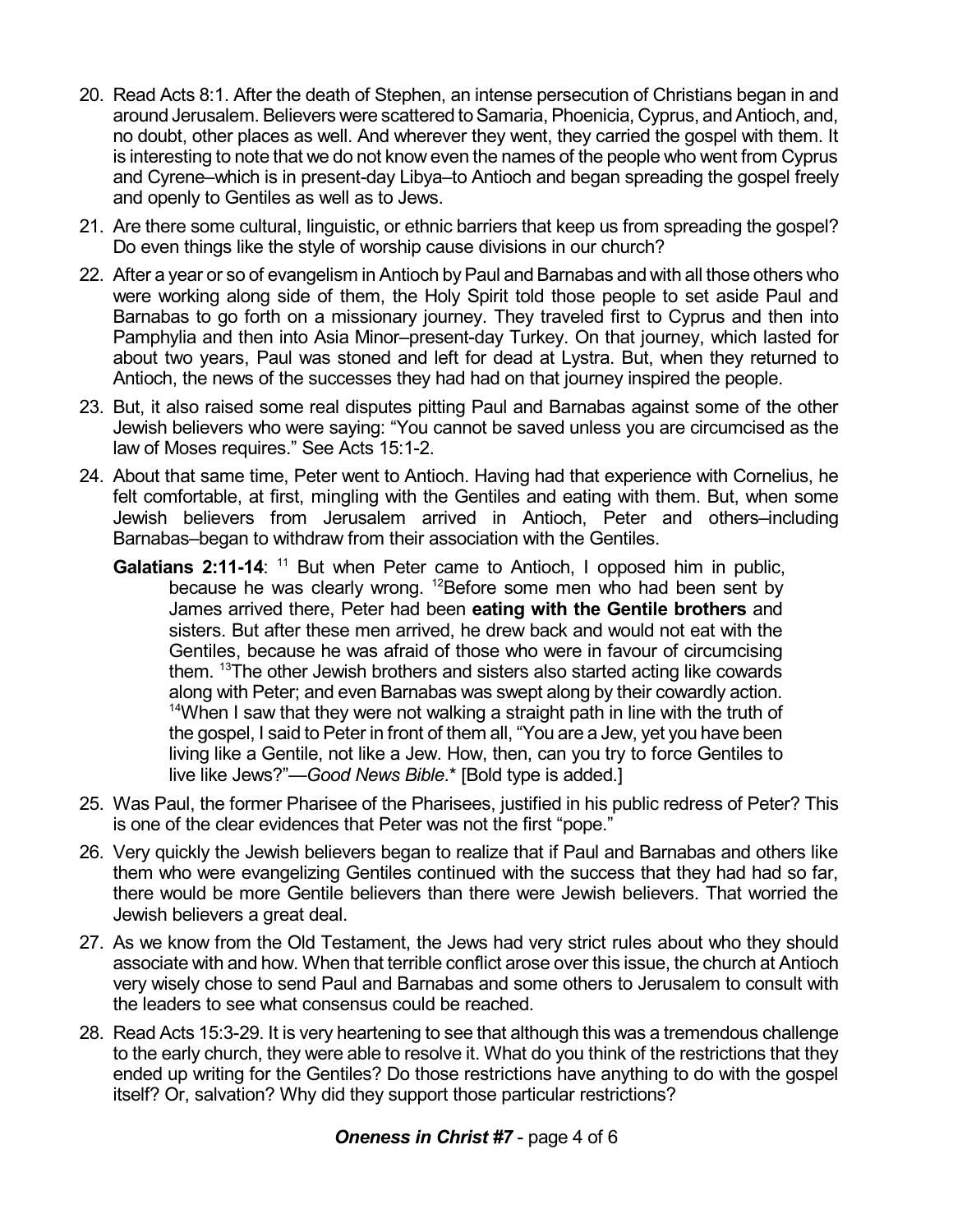- 29. It seems clear from subsequent history that they made a wise decision. Do we always do that well when differences arise in our church?
- 30. Don't you think the church members in Antioch were praying fervently during the time the conference was proceeding in Jerusalem?
- 31. Notice that in Acts 15:28 it says specifically that the Holy Spirit was in agreement with the members of that group in making the decisions that they did. Did they just say that because they wanted to impress those who read their conclusions? Or, did they receive some direct communication from the Holy Spirit? How would that communication have been given?
- 32. In that discussion, two or three important things surfaced: Read Amos 9:11-12 and Jeremiah 12:14-16. Clearly, there are numerous references in the Old Testament, suggesting that the Jews were responsible to spread the gospel to the entire world. (Genesis 12:1-3)
- 33. Another important point is to notice that the one who was apparently in charge of the meeting was not Peter, but rather, James, the older stepbrother of Jesus. Don't you wish you could have a full transcript of the discussions that occurred at that Jerusalem conference? What else would we learn if we had such a record? Would it give us a more clear understanding of the relationship among Peter, Paul, Barnabas, and the church leaders in Jerusalem?
- 34. Read Acts 15:30-35. Fortunately, the believers in Antioch were very happy to hear the directions they got from the church leaders in Jerusalem.
- 35. However, some were not happy about what had happened.

The council which decided this case was composed of apostles and teachers who had been prominent in raising up the Jewish and Gentile Christian churches, with chosen delegates from various places. Elders from Jerusalem and deputies from Antioch were present, and the most influential churches were represented. The council moved in accordance with the dictates of enlightened judgment, and with the dignity of a church established by the divine will. As a result of their deliberations they all saw that **God Himself had answered the question at issue by bestowing upon the Gentiles the Holy Ghost**; **and they realized that it was their part to follow the guidance of the Spirit.**

The entire body of Christians was not called to vote upon the question. The "apostles and elders," men of influence and judgment, framed and issued the decree, whichwas thereupon generally accepted by theChristian churches. **Not all, however, were pleased with the decision; there was a faction of ambitious and self-confident brethren who disagreed with it. These men assumed to engage in thework on theirown responsibility. They indulged in much murmuring and faultfinding, proposing new plans and seeking to pull down the work of the men whom God had ordained to teach the gospel message. Fromthefirstthechurchhashadsuchobstacles to meet and ever will have till the close of time.**—Ellen G. White, *The Acts of the Apostles*\* 196.1-197.0. [Bold type is added.]

- 36. Have you ever known about any conflict which arose in one of our modern Seventh-day Adventist churches in which those who lost the vote left the church? Or, made accusations against those who voted against them? What about the topic of the ordination of women?
- 37. Is it clear in your mind what principle should be followed in dealing with conflicts within the church community? It should be clear that such conflicts cause problems. **How should we go about seeking theguidance oftheHolySpirit on such occasions?** Do you see any pattern in what we have studied in this lesson regarding how the conflicts were resolved?

*Oneness in Christ #7* - page 5 of 6